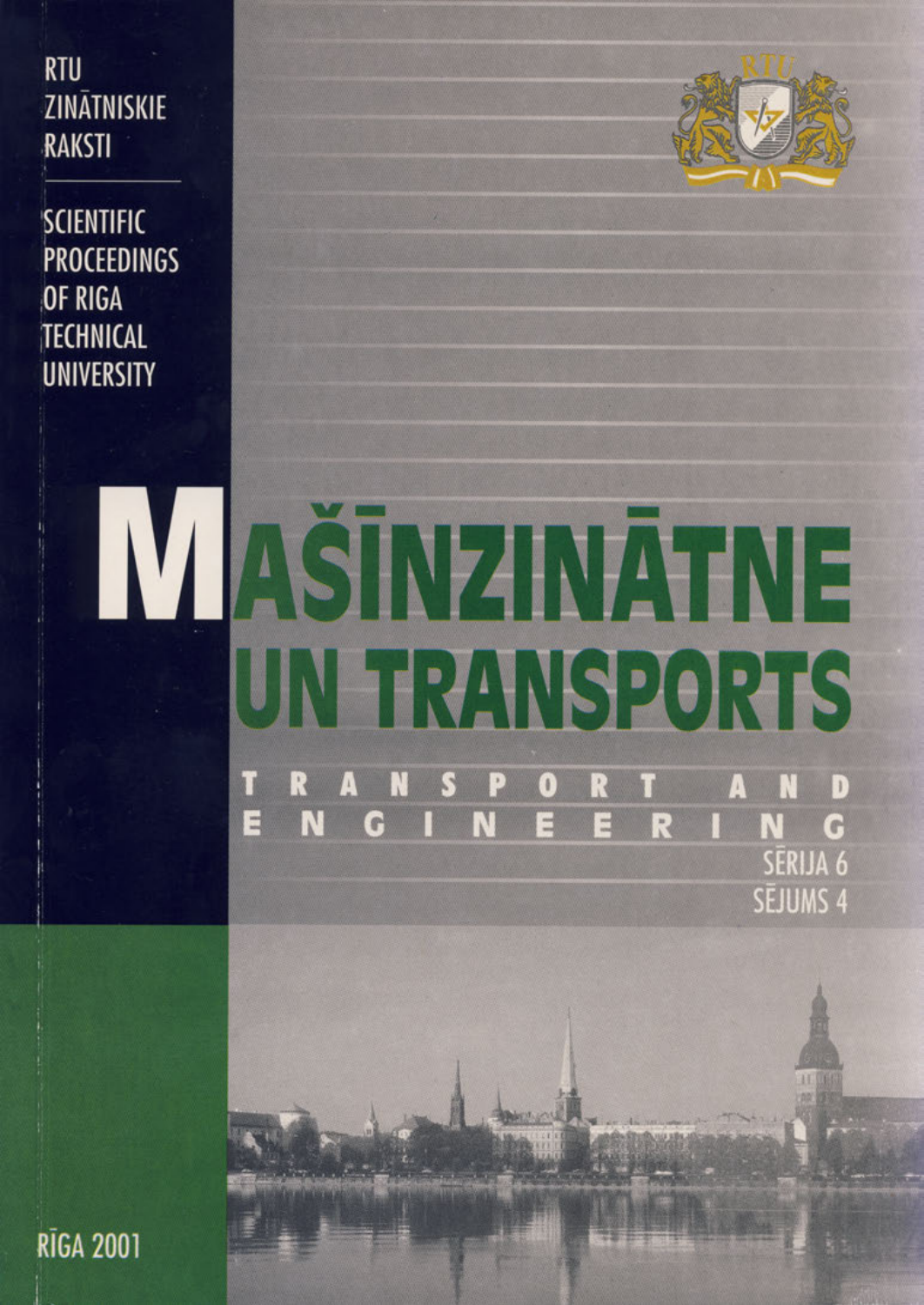## **CONTENTS**

| Baltskars P., Sergeyev D.                                                                            |     |
|------------------------------------------------------------------------------------------------------|-----|
| The field trials of the locomotive diesel engine cooling system fan hydraulic transmission 6         |     |
| Baltskars P., Sergeyev D., Sergeyev A.                                                               |     |
| The unsteady cindition simulation of the locomotive diesel engine cooling system fan                 |     |
|                                                                                                      |     |
| Sergeyev A., Sergeyev D., Baltskars P.                                                               |     |
| Space mode of stability loss for the rectilinear configuration of a train while braking              |     |
|                                                                                                      | 21. |
| Sergeyeva L., Aizstrauts G.                                                                          |     |
| Organization of information On-line interaction of the transport logistics centres 26                |     |
| Mezitis M., Sergeyeva L.                                                                             |     |
|                                                                                                      |     |
|                                                                                                      |     |
| Mezitis M., Sergeyeva L.                                                                             |     |
|                                                                                                      |     |
| Popovs V.                                                                                            |     |
|                                                                                                      |     |
| Popovs V.                                                                                            |     |
| State and development ways of transport communication and information systems                        |     |
|                                                                                                      |     |
| Popovs V., Čaiko J.                                                                                  |     |
| The structure of forest areas that define electromagnetic waves propagation conditions 61            |     |
|                                                                                                      |     |
| Popovs V., Čaiko J.<br>Aveimia inc                                                                   |     |
|                                                                                                      |     |
| Sitarz M., Sladkowski A., Chruzik K.<br>senge el francourant mairy au 1963 av                        |     |
|                                                                                                      |     |
| Sitarz M., Bizon K., Chruzik K.                                                                      |     |
|                                                                                                      |     |
|                                                                                                      |     |
| THE NEW REAL PROPERTY IN THE WAS CONTRACTED TO<br>Sitarz M., Sladkowski A., Janeczek T., Kuminmek T. |     |
|                                                                                                      |     |
| Kunicina N., Levchenkovs A.                                                                          |     |
|                                                                                                      |     |
|                                                                                                      |     |
| Teivans G., Levchenkovs A.                                                                           |     |
|                                                                                                      |     |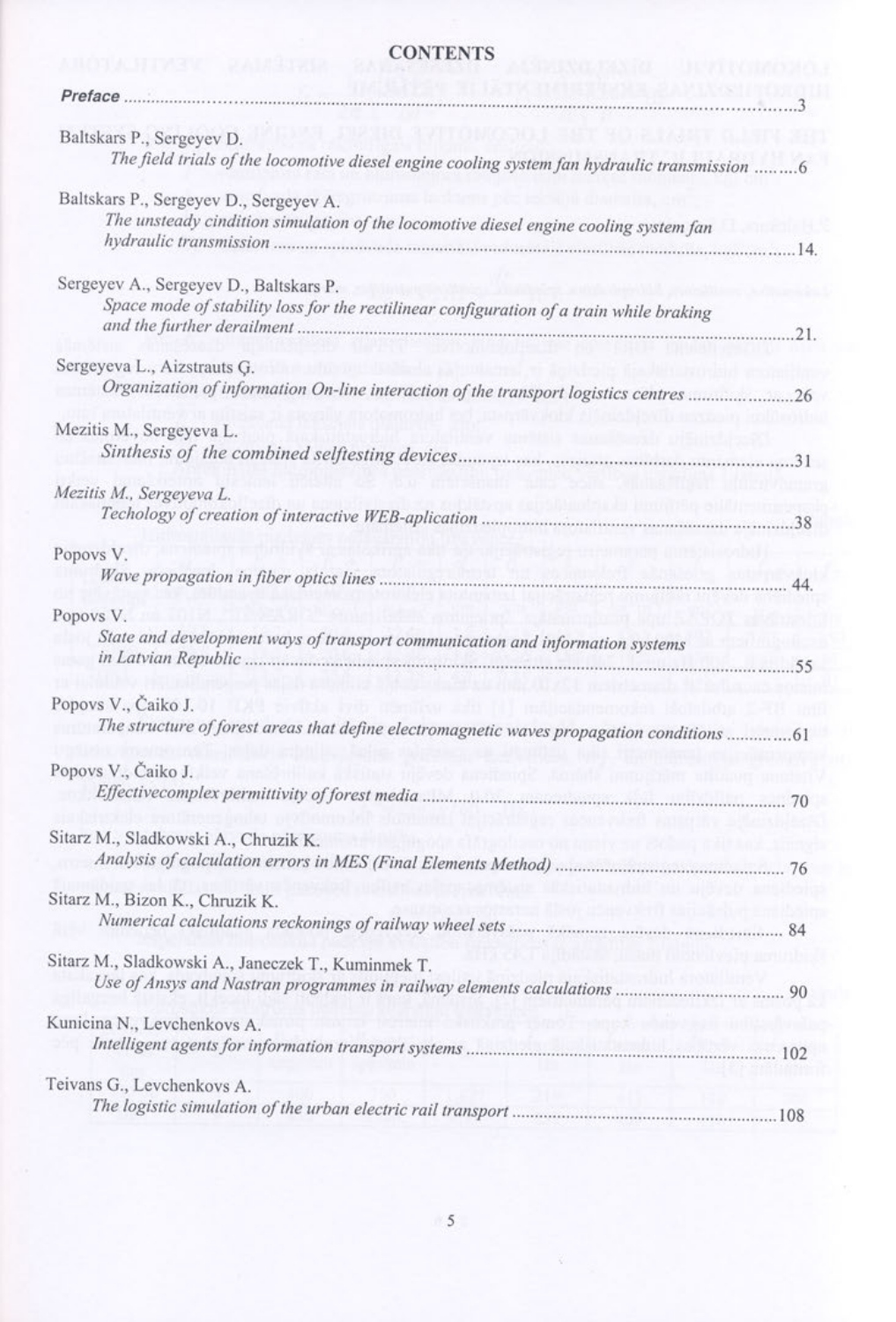## **USE OF ANSYS AND NASTRAN PROGRAMS IN RAILWAY ELEMENTS CALCULA-TIONS**

M. Sitarz, A. Sładkowski, T. Janeczek, T. Kuminek

*Stresses in a Wheel Pair, Finite Element Method (FEM), Termical Loads*

#### Introduction

 Now for calculation of durability of parts and assemblies of a carriage rolling stock of railways the software basing on application of a finite element method is used successfully. The most universal among such packages are ANSYS, NASTRAN, PATRAN, MARC, ALGOR, COSMOS, LS-DYNA and a number of others. On the main applicability these packages may fulfil identical functions and may be used on possibilities of their acquisition. The latter is influenced with their free market price (rather high), presence of service centres, regional dealers etc. The analysis of operation results introduced on the latter 13 Congress on wheel pairs (Rome, 2001) has shown, that in the corporations producing production for needs of a railway transportation, ANSYS packages, COSMOS and NASTRAN are used more often. All these packages are of general purpose though each of them has the differences. COSMOS package has more applied character, orientation to immediate usage by designers and consequently it may be built as the separate unit in such CAD packages as SolidWork, SolidEdge, Mechanical Desktop, Pro/ENGINEER and others. Thus creators of the package approve, that within one month the designer using the CAD systems, can master the new unit. Though there is also COSMOS/M package which is independent.

 ANSYS and NASTRAN packages have more research character. Their main difference consists that ANSYS has the graphic interface which completely allows to carry out creation and a model study through resources of the package. NASTRAN was initially oriented to the batch mode of information processing. And originally NASTRAN was solver for which the user should prepare the information on a considered sample piece by the defined rules, and then after the carried out evaluations to process it either manually, or by additional resources which were not included into the program. Thus, the process of the assaying of any sample piece consists of 3 stages: preparation of the information on a considered sample piece (pre-processing), its numerical assaying with usage of a finite element method, handling of calculation results, numerical or graphical (postprocessing).

 Now there are some mining of the packages basing on primal NASTRAN which are developed by different corporations. Among them the most known is NASTRAN MSC.Software Corporation corporations. And such NASTRANs are two. The first uses the software product of same PATRAN corporation in quality of the pre- and the postprocessor, and the second uses preand postprocessor FEMAP of Enterprise Software Products corporation, Inc. Here again there are defined complexities for the user, connected with preferability of choice of the software product. It is necessary to mark, that the most convenient graphic interface which is completely oriented to possibilities of Windows 98, as well as Windows 2000, has FEMAP package and, accordingly, integrated NASTRAN package for Windows. The indicated package has also that advantage that allows to import geometry of a considered sample piece from practically anyone CAD systems or to carry out import of a sample piece entirely if it was created in FEA system.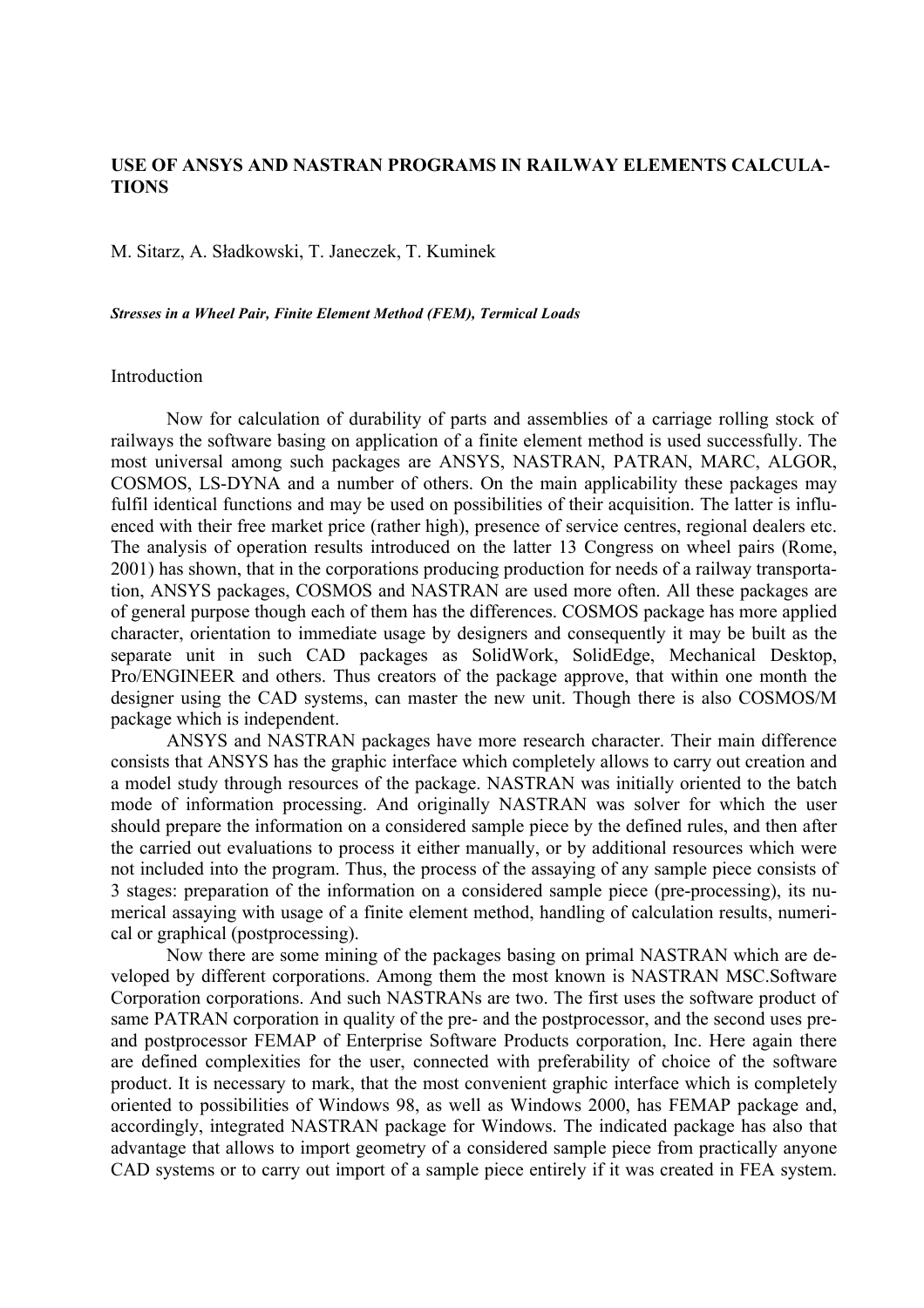There exists complete analogy to export. These qualities allow many users to prefer the mentioned above software product. Unfortunately, this package has the disadvantages connected with FEMAP not complete realising possibilities of base NASTRAN package. For example, there is no possibility of the definition for difficult (depending from temperature) rheological properties of a material.

 Usage of PATRAN package in quality of pre- and postprocessor allows to use possibilities of base NASTRAN package in full. Above mentioned data promoted that in researches circumscribed below the stressed - deformed state of railway wheels, axes and wheel pairs as a whole, some FEA packages were used.

Research of the process of creation of wheel pairs

 Among different sorts of loads to which railway wheels while in service are subjected, there are some sorts of stresses which have residual character. It, first of all, the true residual stresses, stipulated the process of heat treatment of sprockets during production. Very frequently they have rather a high level, and the task of manufacturers is to create such allocation of residual stresses which will have a favourable effect on reliability and fatigue resistance of wheels in the further.

 Stresses which result from machining job, also have residual character, but their level is much lower and they are localised mainly in surface stratums of metal.

 Stresses in wheels which arise owing to creation of wheel pairs, have rather significant level. Their field usually is expanding, that unfavourably influences common allocation of stresses. And during creation of wheel pairs the level of stresses in a centre of a wheel may be so high, that there are plastic deformations.

 For calculation of such fields of stresses different FEA packages may be used, but usually thus it is necessary to use nonlinear algorithm and special contact elements. The authors developed algorithm [1, 2] which has allowed to use possibilities of NASTRAN package in linear setting.

 In fig. 1 allocation of radial stresses in a sprocket having a construction on Polish norm PN-92/K-91019 920/200s, at it pressing on an axis represented, to appropriate construction PN-92/K-91048 B 200s is presented. Three positions of a sprocket concerning an axis in pressing process are reduced. As calculations display, the level of stresses in original and intermediate positions is much higher, than for formed wheel pair. And, for a maximum permissible tightness of the sprocket equal of 0,25 mm, origin of the plastic zones localised in a zone, adjoining to an internal surface of a hole in a nave of a sprocket is possible. Accordingly, similar plastic zones may take place on according parts of an axis.

 The process of creation of wheel pairs is enough a crucial technological operation during which change of pressing effort is fixed during creation of wheel pair. The obtained profile is recorded and forms the basis for the rejection of formed wheel pairs. Such profile should match theoretical one which is obtained by design way. In fig. 2 the indicated profile for above mentioned wheel pair is represented. It is necessary to mark, that the construction of a considered wheel provides execution of a special hole and groove for pressing-out wheel pair. On the introduced profile in an average part there is the local wave, shown as an arrow. This wave will match the moment of the beginning of interaction of a wheel and an axis in a zone of the indicated groove.

Thus, usage of FEM allows to analyse the stressed - deformed state of wheel pairs during their creation to estimate the contribution of these stresses to a common picture of stresses, and also to specify technology requirements to the process of creation of wheel pairs.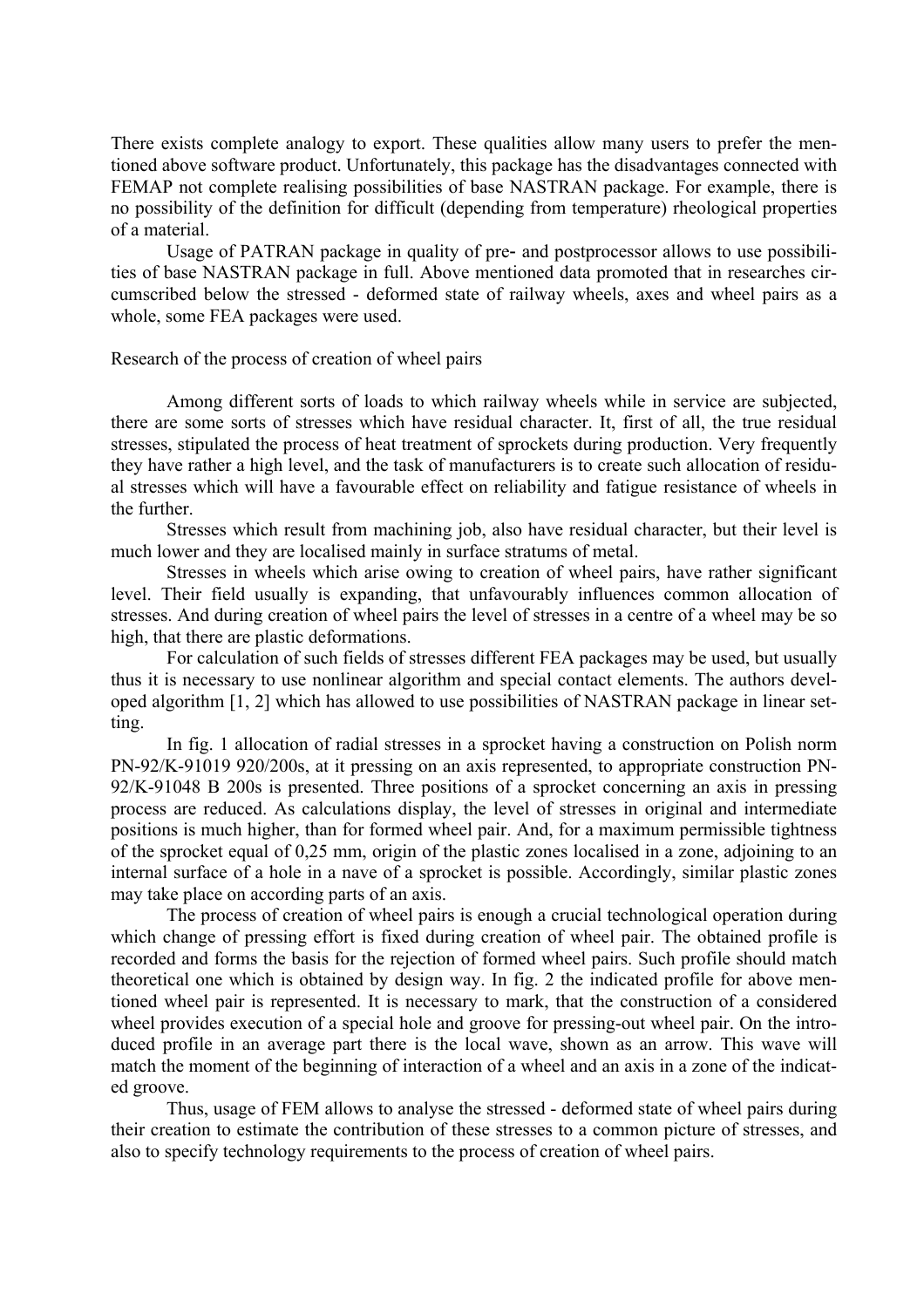

Fig 1. Allocation of radial stresses in a wheel and axle during creation of wheel pair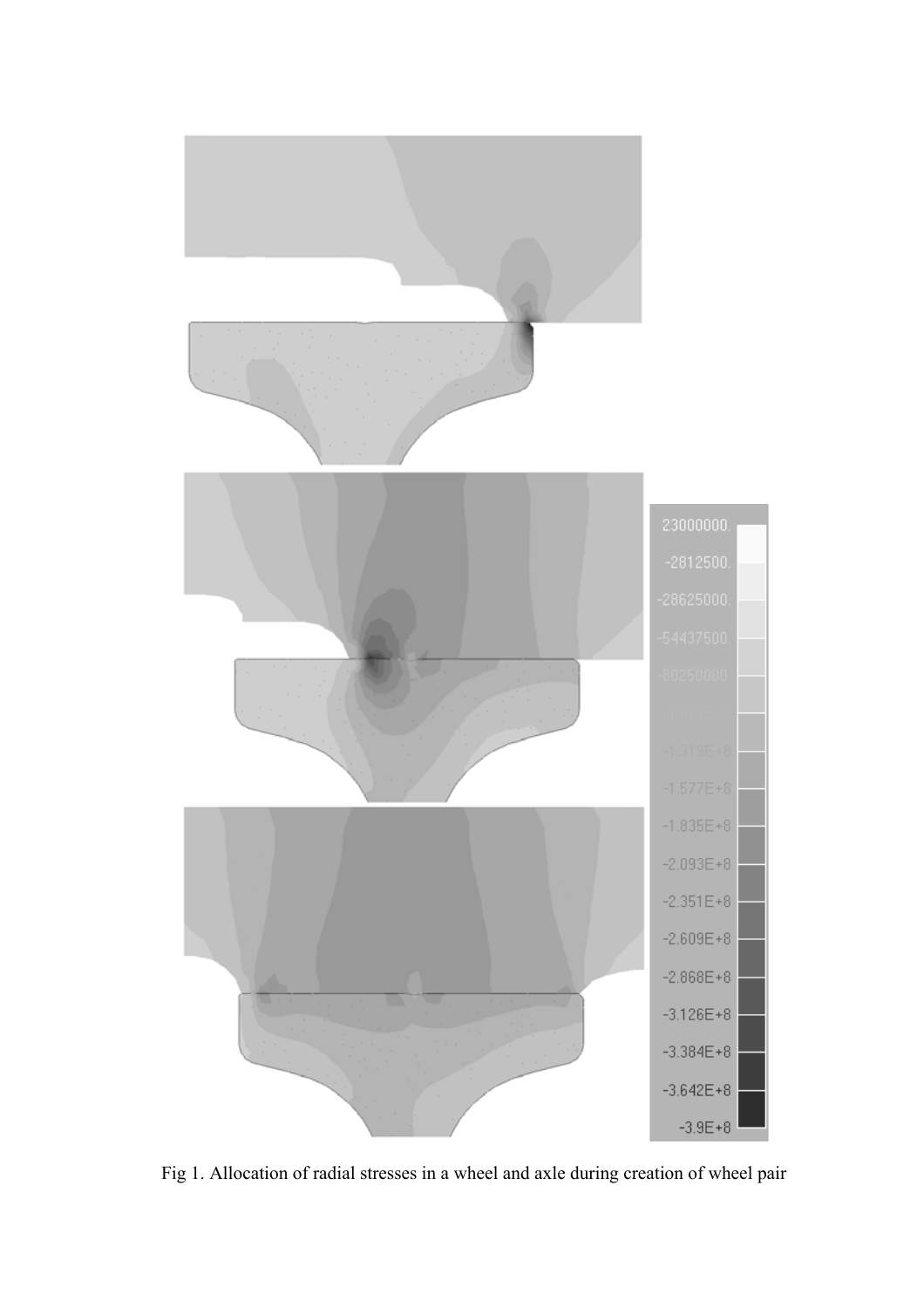

Fig. 2. Dependence of effort of pressing on a relative position of a wheel and an axle during creation of wheel pair

The analysis of thermal durability of railway wheels

 One of the most dangerous in sense of durability of sorts of load is the thermal load, stipulated contact interaction of a working surface of wheels with wheel chocks. In many respects it stipulates that for a high-speed carriage rolling stock started being applied disk braking. However, till now to the majority of sorts of a carriage rolling stock block braking is applied. Therefore, in conditions of different tenders which are declared on mining of new constructions of sprockets, a condition thermal calculation of wheels is indispensable at different modes of block braking.

 As an example we shall consider one of calculations of new constructions of wheels which was executed by authors. Thermal influence on a wheel was modelled by the task in elements which form a surface of driving of a wheel, the thermal stream working on their surface sides. The general width of a surface to which thermal loading is enclosed is 80 mm. The density of a thermal stream is set in  $W/m^2$ . For its definition all area of a surface of the wheel subjected to action of a thermal stream was considered. The given area for a new wheel makes  $0.23 \text{ m}^2$ .

According to conditions of the tender the following condition of thermal loading is considered. It models long braking of various intensity. In view of that it is offered to analyse stepping loading power 20, 30, 40 and 50 kW, the density of a thermal stream is set as follows

$$
q = k(\tau)Q \quad , \tag{1}
$$

where  $Q$  - density of a thermal stream at the initial stage of thermal loading 86900 W/m<sup>2</sup> (corresponds to power in 20 kW),  $k(\tau)$  - function from time of the braking, taking into account its stepping character. The given dependence is submitted in fig. 3.

 Apparently from the profile (fig. 3) we consider loading by growing in steps thermal streams duration of 45 minutes (on an axis of abscissas time in seconds is postponed) with the subsequent time pieces of cooling which were accepted to be equal 1 hour. After last stage of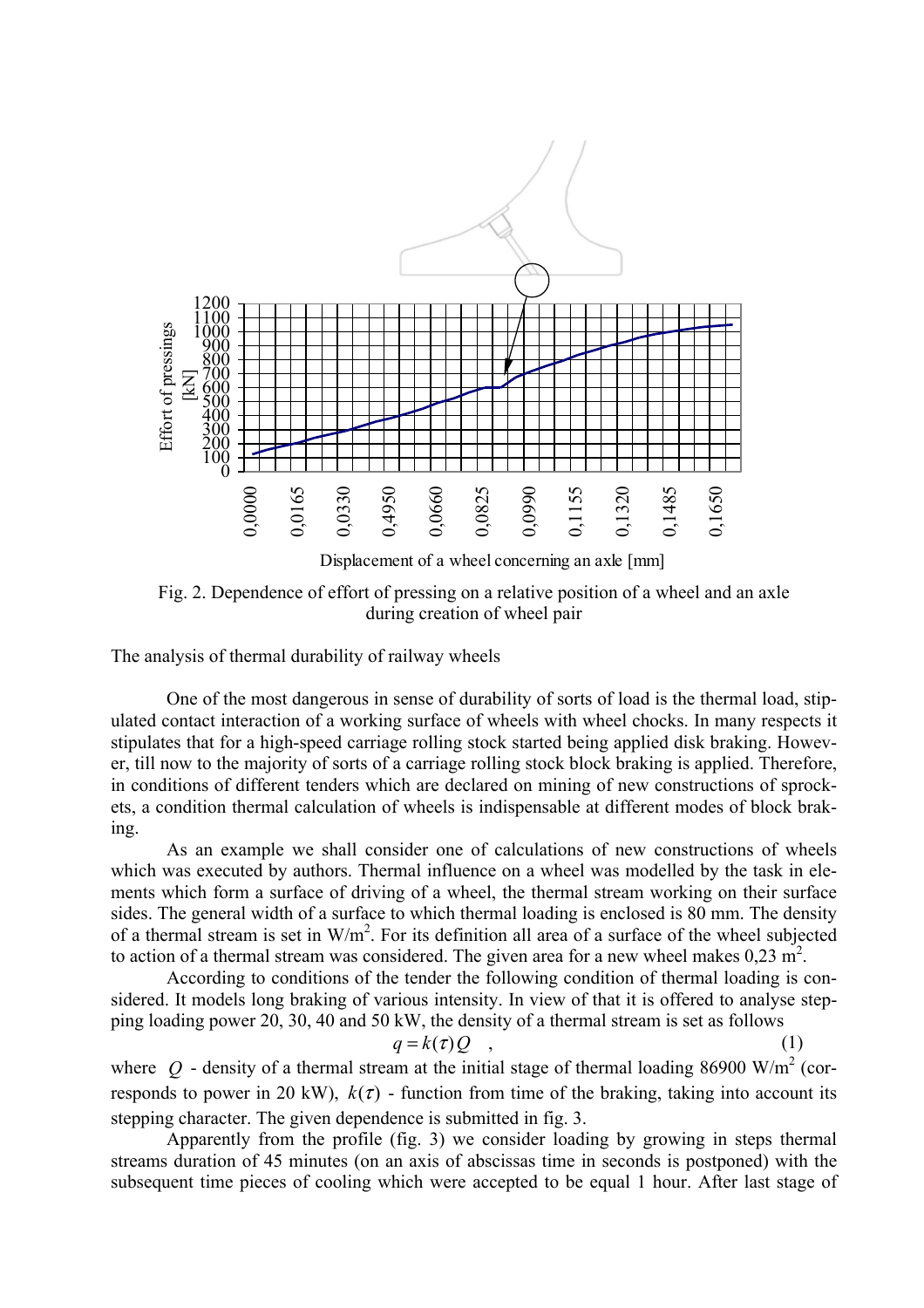

thermal loading cooling is 4 hours. We accept, that the reference temperature of a wheel is equal 20 $^{\circ}$ C, that corresponds to an ambient temperature.

 It was necessary to set also the parameters influencing intensity of cooling of a body. We consider, that heat emission is carried out from all surfaces of a wheel, including its working surface as the most part of time the working surface is outside of a zone of contact with brake blocks. Heat emission is possible by means of thermal radiation and convective heat transfer. In a basis of radiating heat exchange in the program Stephen - Boltzmann law is fixed, therefore Stephen - Boltzmann constant itself was set equal  $5.668 \times 10^{-8}$  W/m<sup>2</sup>· $\degree$ C<sup>4</sup>, and also factor of thermal radiation of a steel surface 0,8.

 It was more difficult to set conditions of convective heat transfer as the factor of the heat emission depends on speed of the air stream blowing in a wheel. Reynold's number for speed of movement of crew 80 km/h was determined. On the basis of the received data it is determined, that at the given speed the air stream is turbulent. Then for heat exchange between a surface of a wheel and flowing round air the formula [3] may be used

$$
Nu_{lx} = 0.0296 \,\text{Re}_{lx}^{0.8} \,\text{Pr}_{l}^{0.43} \big(\text{Pr}_{l}/\text{Pr}_{a}\big)^{0.25} \tag{2}
$$

where  $Nu_{k}$  - Nusselt's number for air at  $t = 20^{\circ}$ C.

$$
Nu_{lx} = \frac{\alpha x}{\lambda} \tag{3}
$$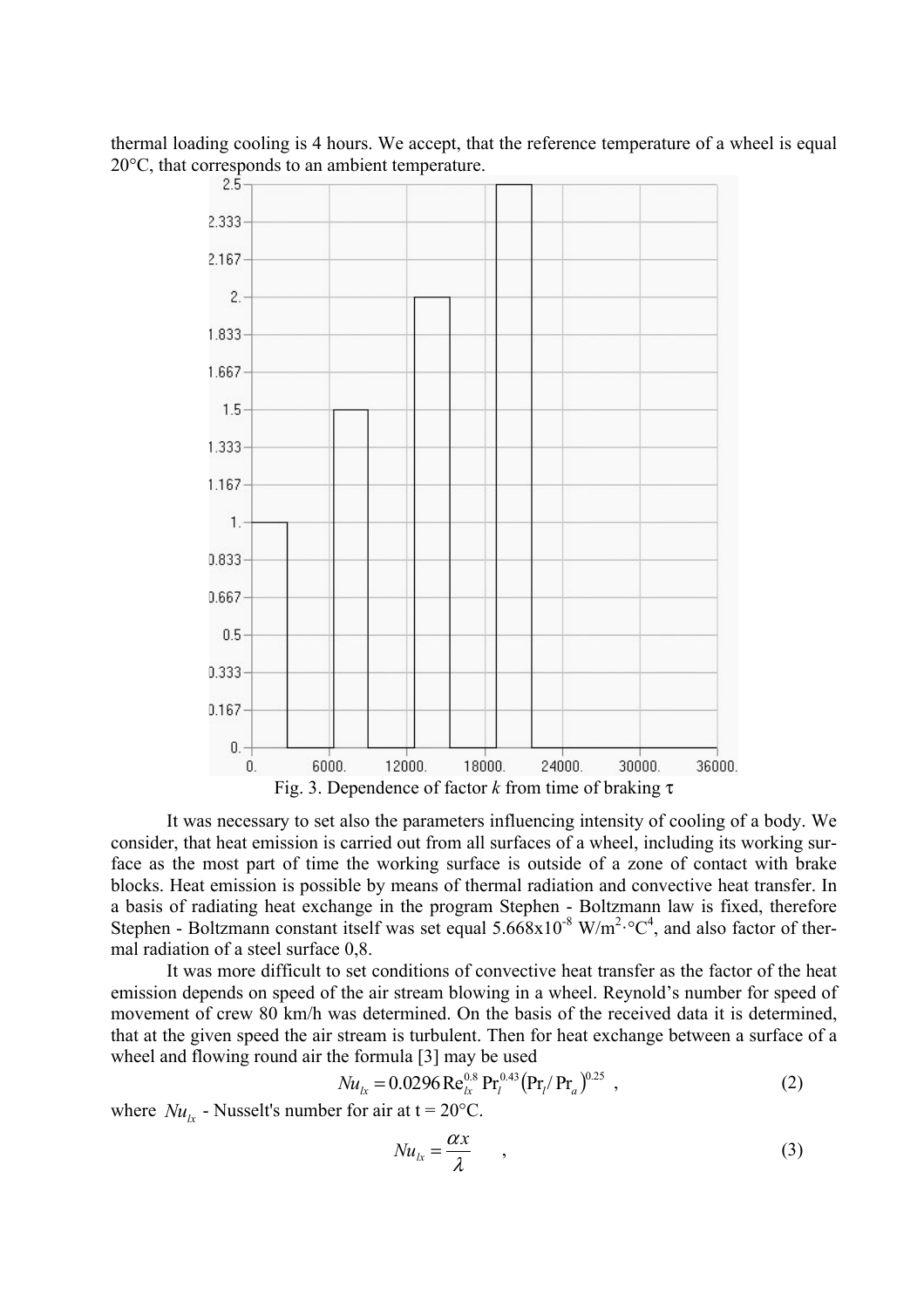$\alpha$  - a heat emission factor of surfaces to a turbulent stream of air;

 $\lambda$  - a heat conductivity factor of air at t = 20°.  $\lambda = 2.59 \cdot 10^2 \frac{W}{m \cdot {}^oC}$ ;

*x* - a coordinate of a characteristic (average) point of a wheel, we accept  $x = r = 0.458$ *m*.

In the formula (2) we also use  $Pr_l$  - Prandtl's number for air at  $t = 20^{\circ}C$ .  $Pr_l = 0.703$ . Also Pr*a* - Prandtl's number for air near a surface of a wheel. We accept for average temperature t  $= 300^{\circ}$ C Pr<sub>a</sub>  $= 0.674$ .

 $Re<sub>k</sub>$  - Reynold's number for a stream of air moving with speed  $w(\tau)$ 

$$
Re_{lx} = \frac{w(\tau)x}{\mu} \tag{4}
$$

here  $\mu$  - viscosity of air at t = 20°C. *s*  $\mu = 15.06 \cdot 10^{-6} \frac{m^2}{m}$ .

 Then in the program it is necessary to set heat emission factor a convection which with use of above mentioned formulas may be received as

$$
\alpha = 0.0296 \cdot \frac{\lambda}{x} \cdot \left(\frac{w(\tau)x}{\mu}\right)^{0.8} \Pr_l^{0.43} \left(\frac{\Pr_l}{\Pr_a}\right)^{0.25}.
$$
 (5)

 The heat emission factor, determined under the formula (5) depends on speed of a thermal stream. At  $w = 80$  km/h receives  $\alpha = 67$  W/m<sup>2</sup>.

 The received thermal characteristics were used for a solution of a problem of heat conductivity for a wheel. In table 1 the maximal temperatures in a wheel are submitted, which are reached on a surface of driving (a column 2) on time of braking (a column 1). In fig. 4 distribution of temperatures after last (maximal) stage of thermal loading is shown. The maximal temperature of a wheel is equal 542°С. Other distributions of temperatures are similar to the given. Received with use of package NASTRAN temperature fields were further used in package AN-SYS for the analysis of the thermal stresses caused by received distributions of temperatures.

For the analysis of the intense condition of wheels at action of thermal loading the package of applied programs ANSYS release 5.5.1 was used. As at thermal influence on a wheel, the connected with long or similar times repeating braking, the high temperatures reaching 600°C properties of wheel steel cannot be counted taking place constantly. Besides the level of the intense condition at intensive thermal loading results in formation of zones of plastic deformation. For the account of the specified factors in calculation the rheological properties of a material submitted in fig. 5 which correspond to real wheel steel manufactured by the Nizhnedneprovsky Tube-Rolling Plant were accepted.

On profiles fig. 5 diagrams a stress of tension  $\sigma$  - deformation  $\varepsilon$  are shown for various temperatures (T1 corresponds 20°С; Т2 - 100°; Т3 - 200°; Т4 - 300°; Т5 - 400°; Т6 - 500°; Т7 -600°; Т8 - 700°). All data are given in system of SI.

 The received distribution of temperatures has served as the entry condition for a solution of a nonlinear problem of termo - elastic - plasticity for a considered wheel. In table 1 for each stage of thermal loading maximal radial  $u_r$  (column 3) and axial  $u_z$  (column 4) displacement; maximal and minimal radial  $\sigma_{rr}$  (columns 5, 6) and hoopential  $\sigma_{\theta\theta}$  (columns 7, 8) stresses; VonMises stresses  $\sigma_{\text{ms}}$  (column 9); total deformations  $\varepsilon_{\text{ms}}$  (column 10) and plastic deformations  $\varepsilon_{\rm msp}$  (column 11) are given.

 The analysis of intense - deformed conditions shows, that at the first stage of loading (20 kW) a level of stresses is enough low and zones of plastic deformation, and, accordingly, residu-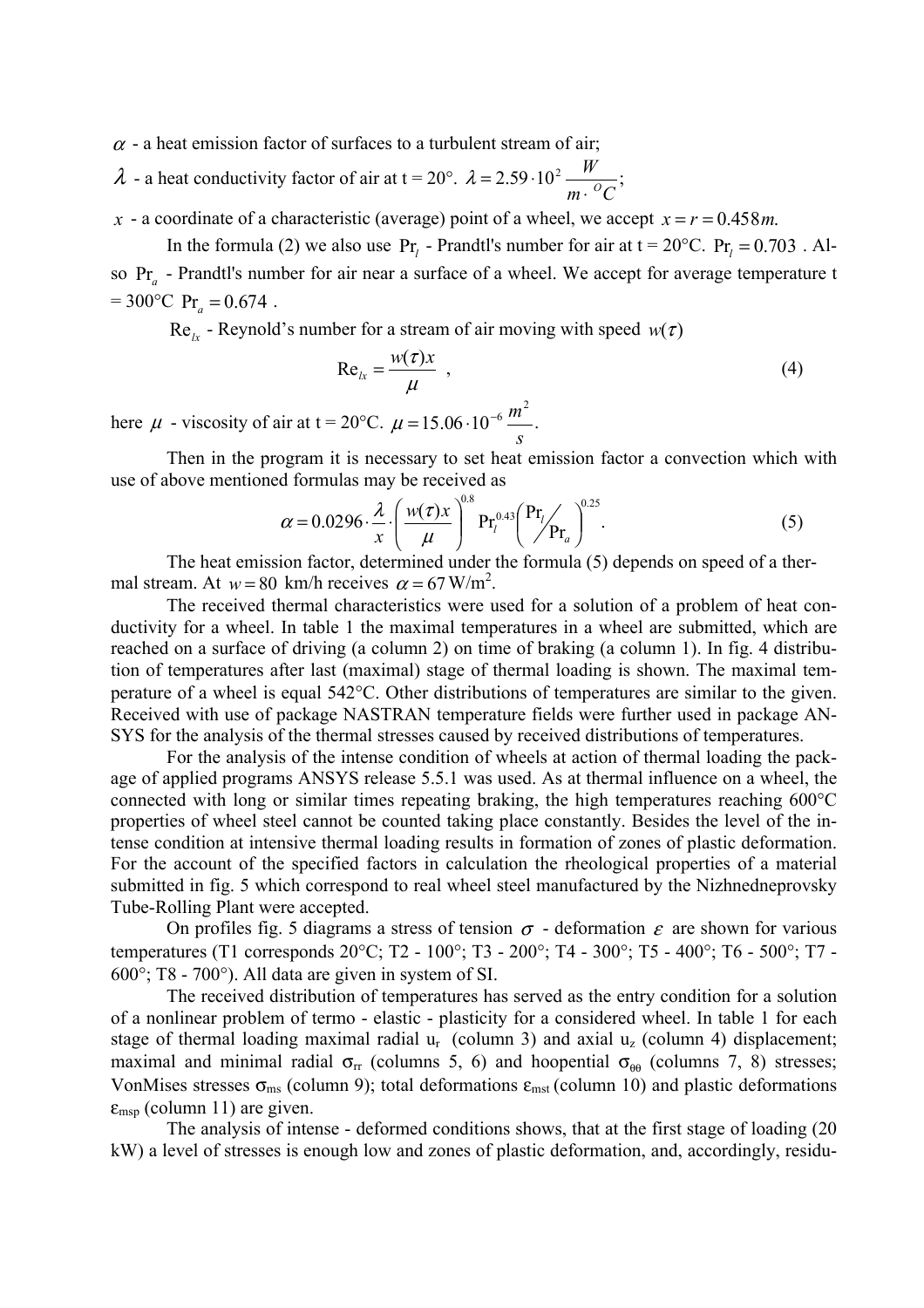| Deformations  | $\epsilon_{\rm{msp}}$                                   |                                                                                                                                                                                                                                                                                                                                                                                                                                                                                                                                                                                                                                                                                                                                                               | 1       | $\mathbf I$ | 0.000280 | 0.000280 | 0.00119 | 0.00119  | 0.00265 | 0.00265 |
|---------------|---------------------------------------------------------|---------------------------------------------------------------------------------------------------------------------------------------------------------------------------------------------------------------------------------------------------------------------------------------------------------------------------------------------------------------------------------------------------------------------------------------------------------------------------------------------------------------------------------------------------------------------------------------------------------------------------------------------------------------------------------------------------------------------------------------------------------------|---------|-------------|----------|----------|---------|----------|---------|---------|
|               | $\epsilon_{\rm inst}$                                   |                                                                                                                                                                                                                                                                                                                                                                                                                                                                                                                                                                                                                                                                                                                                                               | 0.00204 | 0.0000463   | 0.00311  | 0.000234 | 0.00435 | 0.000723 | 0.00594 | 0.00143 |
| Stresses      | $\sigma_{\rm ms}$                                       |                                                                                                                                                                                                                                                                                                                                                                                                                                                                                                                                                                                                                                                                                                                                                               | 314     | 7.12        | 439      | 9.26     | 491     | 77.4     | 507     | 193     |
|               | $\sigma_{\theta\theta\min}$                             | $[MPa] \centering% \includegraphics[width=1\textwidth]{Figures/Pa1.png} \caption{The 3D (blue) and 4D (blue) are the same as a function of the left and right. The 4D (blue) is the same as a function of the right.} \label{fig7}$                                                                                                                                                                                                                                                                                                                                                                                                                                                                                                                           | $-223$  | $-3.29$     | $-328$   | $-5.09$  | $-421$  | $-11.3$  | $-508$  | $-48.4$ |
|               | $\sigma_{\scriptscriptstyle{\theta\theta\,\text{max}}}$ | $[MPa]% \centering \includegraphics[width=0.47\textwidth]{images/Traj2.pdf} \caption{The figure shows the number of points $\sigma$ in the $z$-axis. The left is the number of points $\sigma$ in the $z$-axis. The right is the number of points $\sigma$ in the $z$-axis. The right is the number of points $\sigma$ in the $z$-axis. The right is the number of points $\sigma$ in the $z$-axis. The right is the number of points $\sigma$ in the $z$-axis. The right is the number of points $\sigma$ in the $z$-axis. The right is the number of points $\sigma$ in the $z$-axis. The right is the number of points $\sigma$ in the $z$-axis. The right is the number of points $\sigma$ in the $z$-axis. The right is the number of points $\sigma$    | 242     | 4.38        | 352      | 9.55     | 439     | 22.6     | 516     | 35.3    |
|               | $\sigma_{\rm r\,min}$                                   | $[MPa] \centering% \includegraphics[width=1\textwidth]{Figures/Pa1.png} \caption{The 3D (blue) and 4D (blue) are the same as a function of the left and right. The 4D (blue) is the same as a function of the right.} \label{fig:SPa1}$                                                                                                                                                                                                                                                                                                                                                                                                                                                                                                                       | $-181$  | $-3.67$     | $-266$   | $-7.85$  | $-343$  | $-54.8$  | $-411$  | $-179$  |
|               | $\sigma_{rr\,max}$                                      | $[MPa]% \centering \includegraphics[width=0.47\textwidth]{images/Traj2.pdf} \caption{The figure shows the number of points $\sigma$ in the $z$-axis. The left side is the number of points $\sigma$ in the $z$-axis. The right side is the number of points $\sigma$ in the $z$-axis. The right side is the number of points $\sigma$ in the $z$-axis. The right side is the number of points $\sigma$ in the $z$-axis. The right side is the number of points $\sigma$ in the $z$-axis. The right side is the number of points $\sigma$ in the $z$-axis. The right side is the number of points $\sigma$ in the $z$-axis. The right side is the number of points $\sigma$ in the $z$-axis. The right side is the number of points $\sigma$ in the $z$-axis.$ | 404     | 00.6        | 579      | $10.8\,$ | 670     | 21.1     | 711     | 42.9    |
| Displacements | $\mathbf{J}_\mathrm{z}$                                 | $[\text{mm}]$                                                                                                                                                                                                                                                                                                                                                                                                                                                                                                                                                                                                                                                                                                                                                 | 1.68    | 0.0299      | 2.44     | 0.0493   | 3.14    | 0.0854   | 3.78    | 0.0703  |
|               | さ                                                       | $\begin{bmatrix} \text{mm} \end{bmatrix}$                                                                                                                                                                                                                                                                                                                                                                                                                                                                                                                                                                                                                                                                                                                     | 0.983   | 0.0234      | 1.43     | 0.0363   | 1.82    | 0.0554   | 2.18    | 0.0366  |
| Temperature   |                                                         | [°C]                                                                                                                                                                                                                                                                                                                                                                                                                                                                                                                                                                                                                                                                                                                                                          | 252     | 24.7        | 359      | 27.2     | 454     | 30.5     | 542     | 20.0    |
| Time          | $\mathbf{r}$                                            | $\boxed{\mathrm{s}}$                                                                                                                                                                                                                                                                                                                                                                                                                                                                                                                                                                                                                                                                                                                                          | 2700    | 6300        | 9000     | 12600    | 15300   | 18900    | 21600   | 36000   |

al stresses do not occur. At the second stage of loading (30 kW) there are zones of plastic deformation, but the level of residual (plastic) deformations in them is insignificant.

| The table 1 |  |  |
|-------------|--|--|
|-------------|--|--|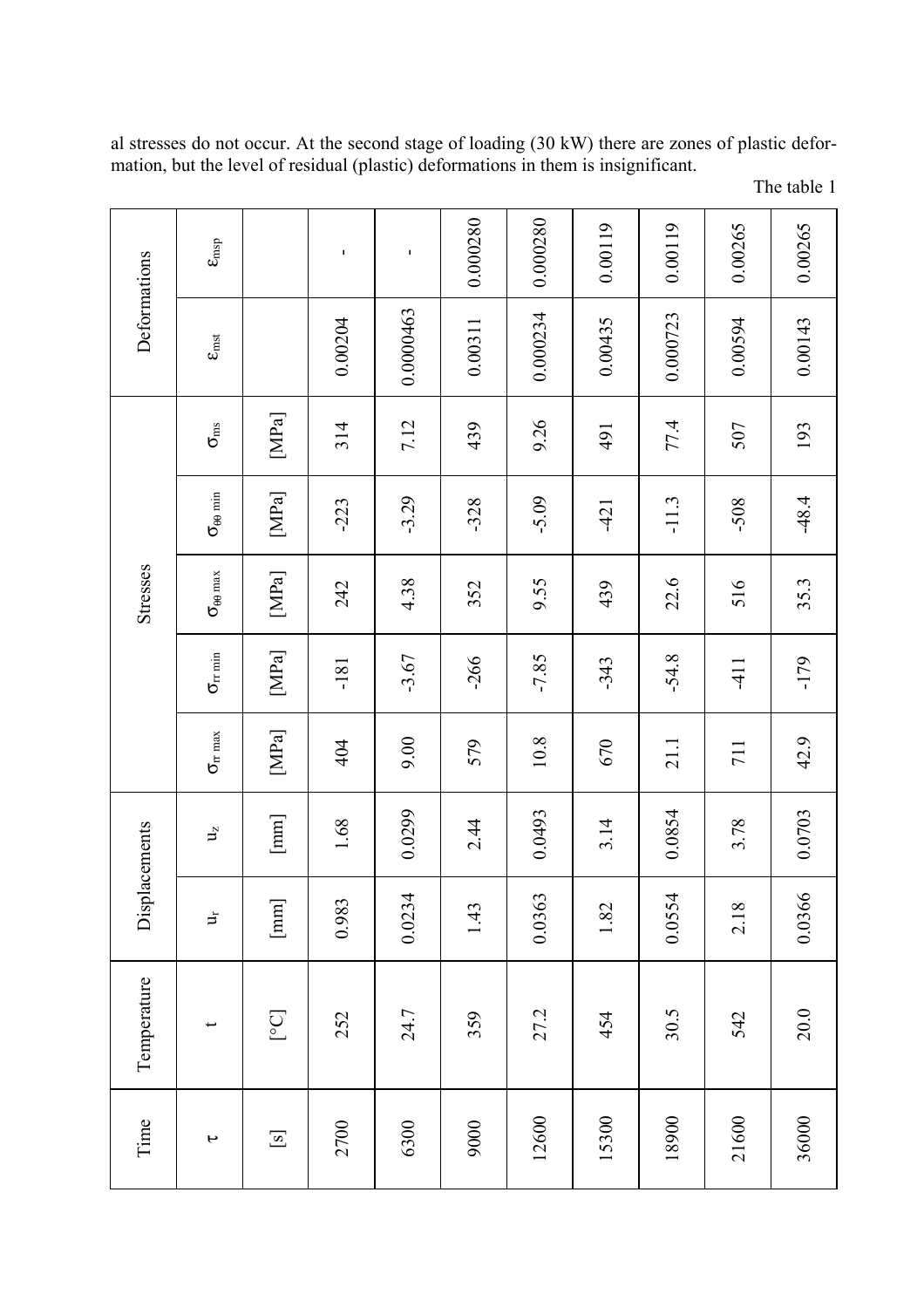

Fig. 4. A field of temperatures in a wheel by the end of last stage of thermal loading (50 kW)

 $\mathbf 1$ 

MISO Table For Material



Fig. 5. The rheological characteristics of wheel steel accepted in FE calculation

At the following stages of loading plastic deformations grow almost in 10 times and there are enough expressed zones of plastic deformation. We shall result distributions of moving, stresses and deformations for the moment of time A, appropriate to the maximal thermal loading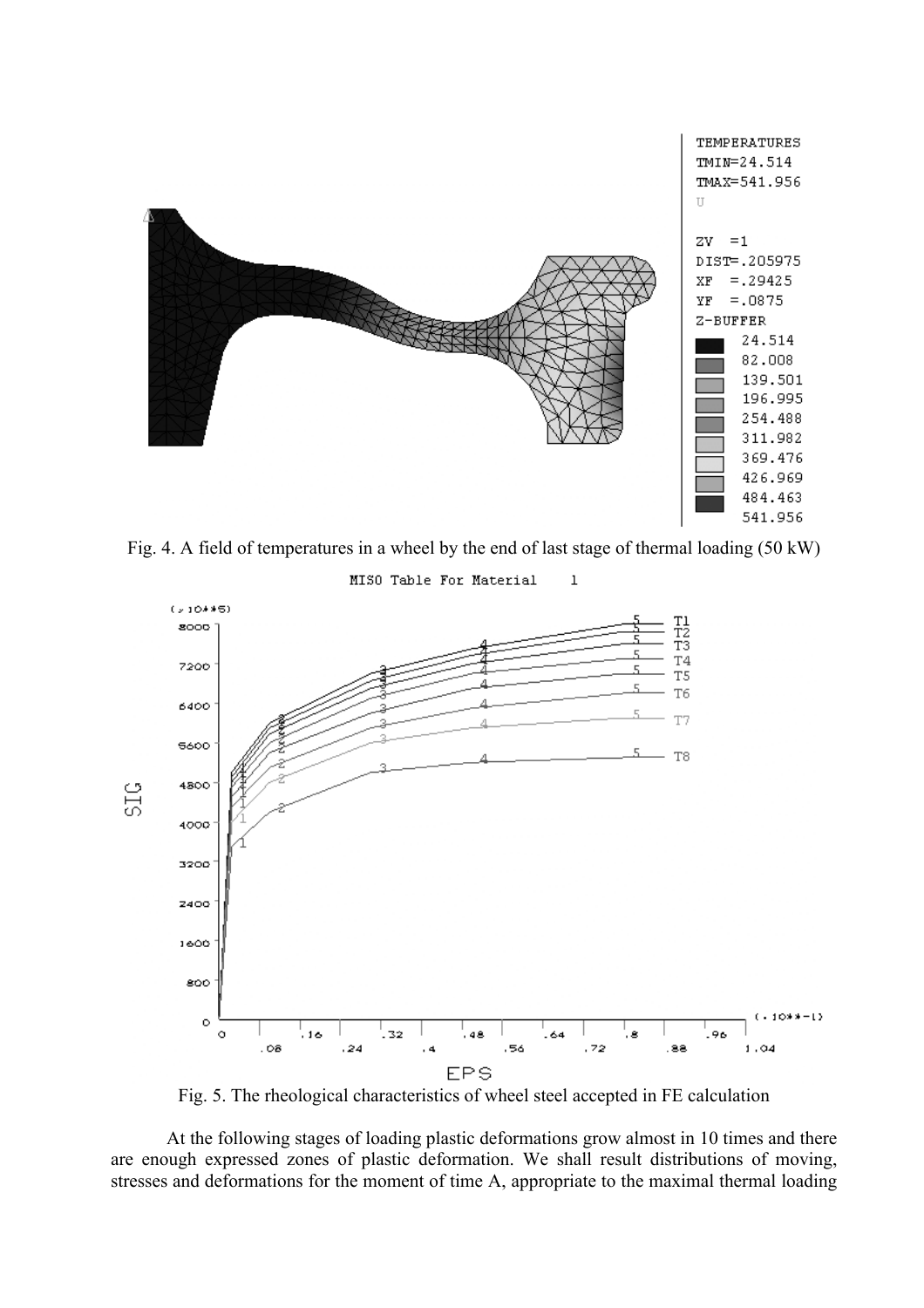(the end of a stage of loading of 50 kW) and for the moment of time B practically complete (after 4 hours) cooling.

In fig. 6 the picture of deformation of a FE grid is submitted in the increased kind at the moment of time A (21600 s). Thermal expansion of a rim of a wheel results as though in straightening its disk. Thus axial displacements  $u_z = 3.78$  mm exceed radial  $u_r = 2.18$  MM (the top figure - a complete rim). Similar results turn out in a case of extreme reconditioned wheels - the bottom figure.

In fig. 7 fields of radial stresses  $\sigma_{rr}$  are given at the moment of time A (complete thermal loading - the top figure) and the moment B (complete unloading - the bottom figure). Apparently from the top figure in section of a wheel at complete thermal loading there is a zone of the maximal stresses at a place of transition from a disk to a wheel center, and on lateral aspect of a wheel there is a maximum of tensile stresses equal  $\sigma_{\text{rr}}$  = 711 MPa, and on internal - a minimum of cramping stresses  $\sigma_{rr}$  = -411 MPa. These extremums are marked in figure. However, it is necessary to notice also the second extreme zone - a zone of transition from a disk to a rim. Here maximum and minimum of stresses are on opposite sites, and their intensity is lower. Therefore it is not surprising, that in the bottom figure at complete unloading of a wheel there is a field of residual stresses  $\sigma_{rr}$ , at which the minimal cramping stresses are in zones of the maximal stresses in the previous figure. These stresses define residual deformation of a wheel. In the figures appropriate to time B a contour of section has such deformation which is considerably increased (the big scale).

In fig. 8 complete given deformation in section of a wheel by VonMises criterion is shown. These deformations arise to the moment of time A, and then remain constant up to the moment of time B as unloading is carried out linearly. In the specified figure zones of significant plastic deformations are obviously visible.



Fig. 6. Deformation of section of a wheel at the moment of time A (21600 s) concerning its initial contour (a complete rim - top figure, extreme reconditioned - bottom)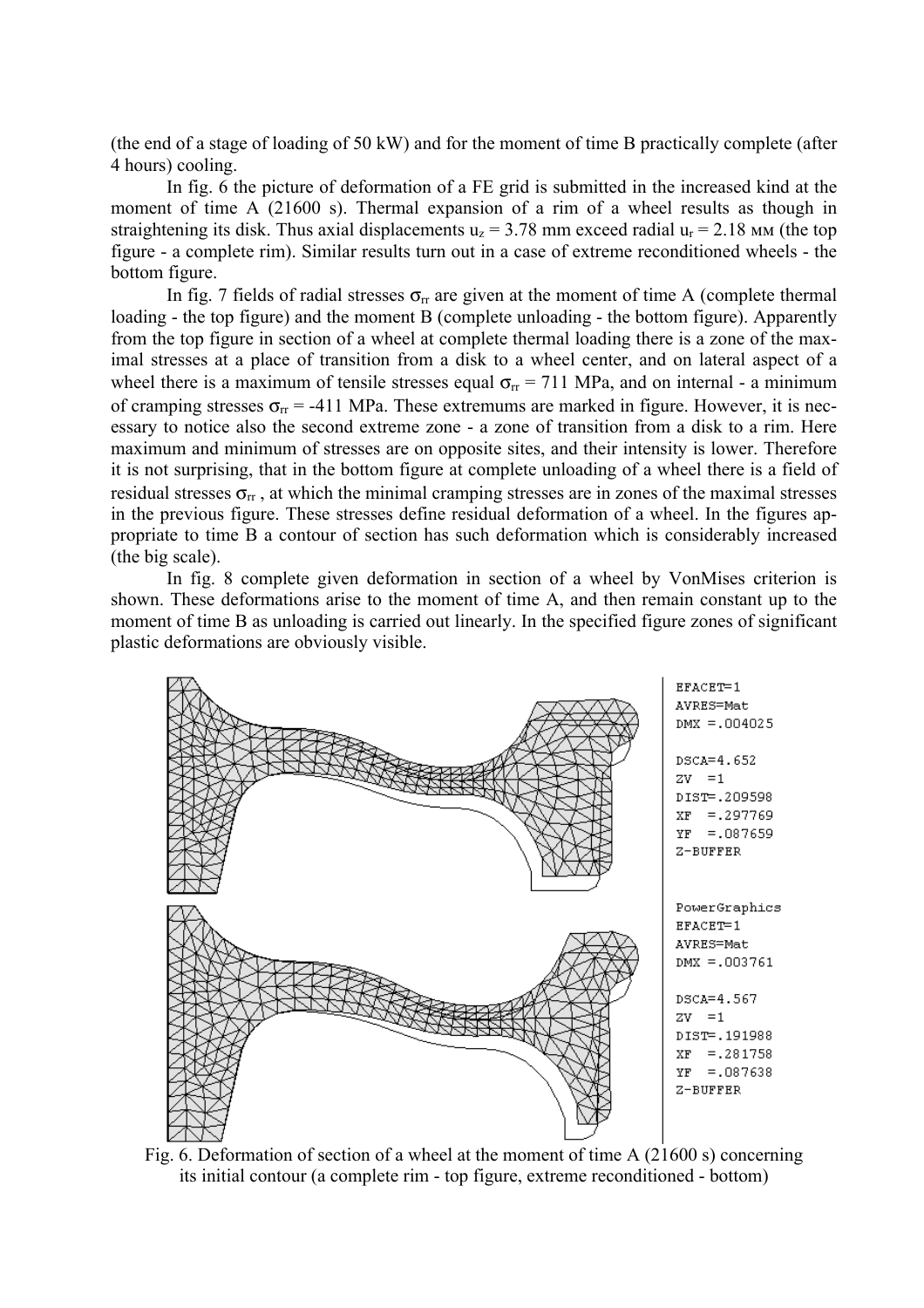

Fig. 7. Distribution of radial stresses  $\sigma_{rr}$  at the moment of time A (21600 s) - the top figure and at the moment of time B  $(36000 s)$  – the bottom figure



Fig. 8. Distribution of the given complete deformations by VonMises criterion  $\sigma_{\text{mst}}$ at the moment of time B